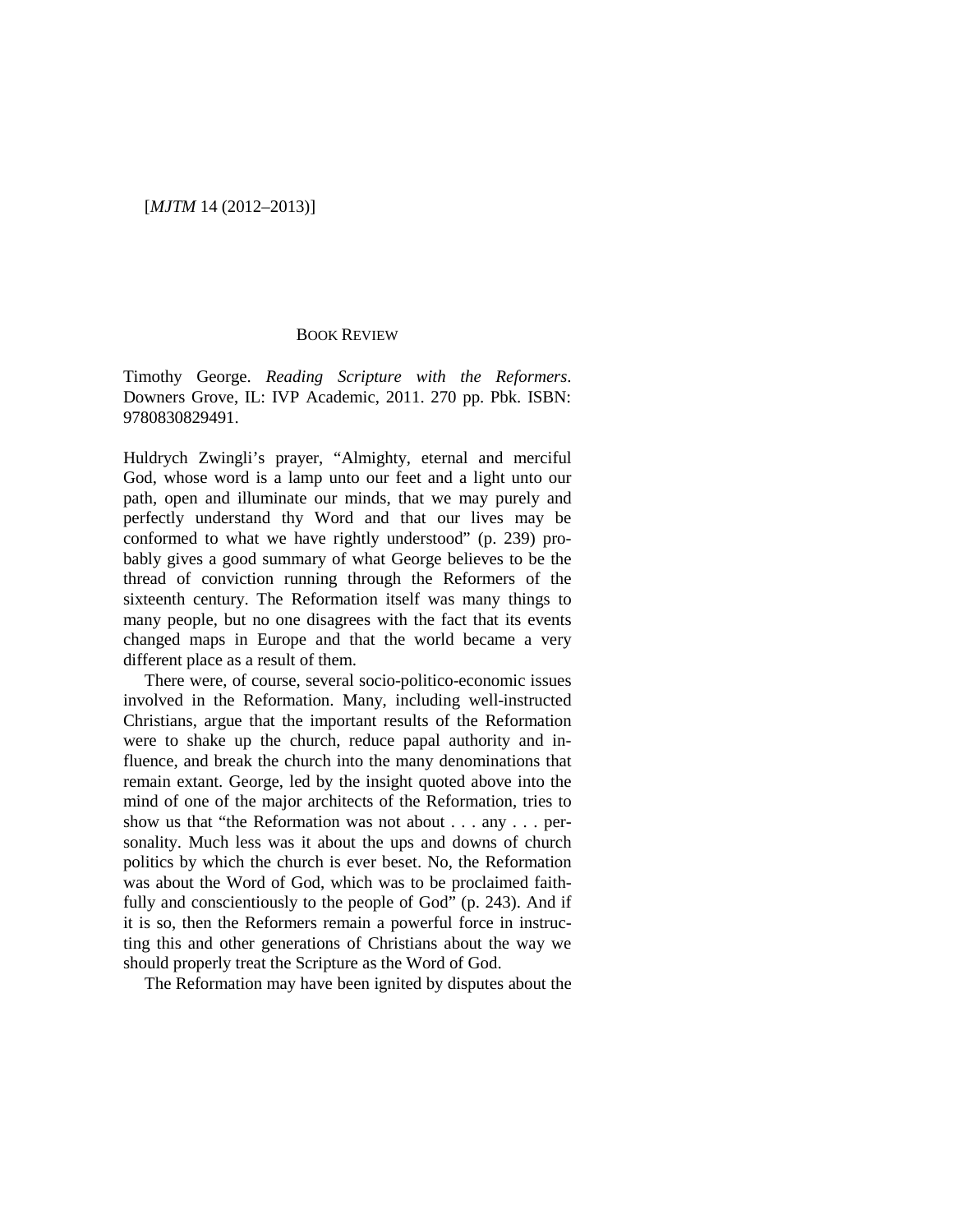## R2 *McMaster Journal of Theology and Ministry* 14

correctness of a fund-raising scheme to build a cathedral, however, it did not stop there, but it went deep into the issue of the place of the Word in the life of the church as well as individual believers. The world may know Martin Luther as a controversialist and Calvin as a political organizer and systematic theologian. However, these and other Reformers saw themselves in a completely different light. George helps us to understand why, in spite of the numerous things they were famous or, if you like, notorious—for, Luther saw himself not as the creator of the 95 Theses but as "Doctor of Sacred Scriptures" and Zwingli "brought together . . . the supremacy of Scripture over human tradition and the illumination of the contemporary reader by the Holy Spirit" (p. 240). Calvin, in spite of all his seminal works, was, to himself, simply a "minister of the divine Word" (p. 241) or a "Reader in Holy Scripture to the Church in Geneva" (p. 241).

George demonstrates clearly the benefits accruing from reading with the Reformers. These include: (1) a deeper understanding of the doctrine of *sola scriptura*, which, rather than being narrow minded, was actually a principle of well-read intellectuals who were only expressing the thought that the Scriptures, to the Christian, are the means to test any other doctrine; (2) a realization that the different products of the Reformation such as the 95 Theses, seminal works by Calvin and others, etc., were not simply intellectual exercises, rather, they were, to the Reformers, necessary to correctly build the basis of the pastoral work of the church; and (3) an appreciation that in the face of wars and social upheavals that pitted them against much more powerful forces of the day, the Reformers received encouragement from the strong belief "that God would surely honor his Word" (p. 234).

In helping the reader to see these, George examines the personal lives of several major characters. Should we think that Erasmus was "a double-dealing man—as slippery as an eel none could catch" (p. 75)? Or was he the layer of the "eggs that Luther hatched" (p. 94)? What insights can we glean from avowed opponents of the movement? The English Roman Catholic William Chillingworth was not trying to praise the Reformers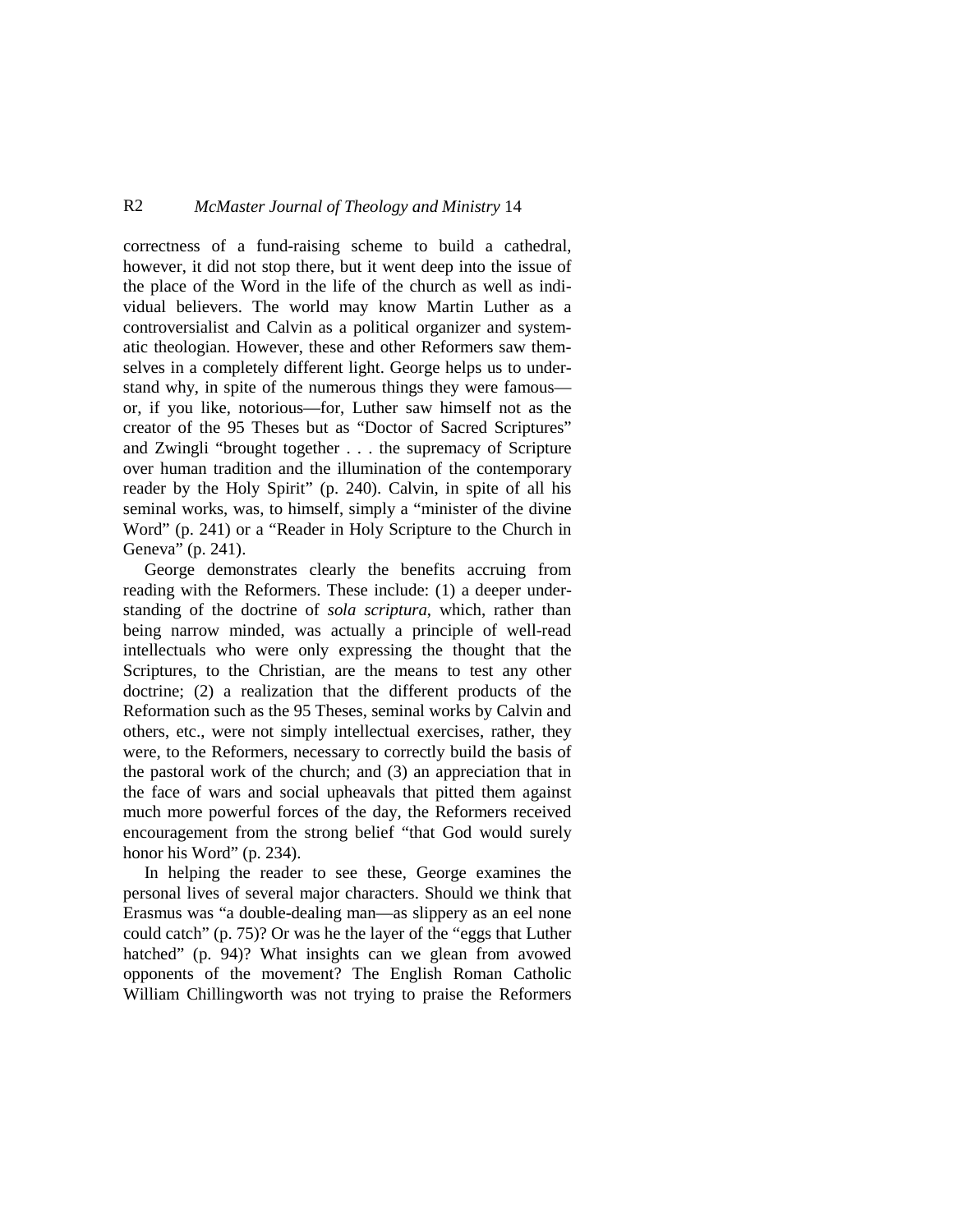when he said, "The Bible, the Bible only I say, is the religion of Protestants" (p. 12), but no one could describe *sola scriptura* more comprehensively than that. Chillingworth was drawing conclusions from his observations—albeit from an adversarial position.

This book is able to draw deep lessons from the other side of several "settled" positions in the struggle for the soul of the Christian church. The image of Calvin as an establishment man who in popular culture was a "body despising, fun-killing, protopuritan of the most somber kind" (p. 249) stands in deep contrast to the real man who was always a displaced person who "never felt completely at home even in Geneva . . . and wrote for sojourners, refugees and emigrants, for pilgrims who like Abraham and Sarah of old were looking for a city whose builder and maker was God" (p. 253). This same Calvin, in accepting his lot as a pilgrim and stranger in this world, deeply believed that "there will be no inheritance for us in heaven, unless we are pilgrims on earth!" (p. 253) The refugee problems that resulted from the persecutions and wars, the role of several European centers in offering shelter or creating emigrants, as well as other issues, are set in relief to place the events temporally as well as spatially in regard to their background.

The role of the Roman Catholics—especially the force massed to launch the Counter Reformation—is largely absent from the book. This is understandable because of the limited scope the author has set for himself; however, the book still tries to analyze the effects of the Reformation on Christianity, even in the Roman Catholic system.

Luther and the Reformers fought the popes and the liturgical system of the Middle Ages. "The old joke . . . that down in Rome there was one pope sitting on seven hills while up in Germany there were a hundred popes sitting on every little anthill" (p. 13) remains relevant: Were the Reformers fighting a corrupted papal/ liturgical system? Was the liturgy itself the problem? I did not find a satisfactory answer to these questions in the book. Despite this minor complaint, I think there is a lot of profit in George's inside track on the mind of the Reformers, as they tried to "reform the one, holy, catholic, and apostolic church on the basis of